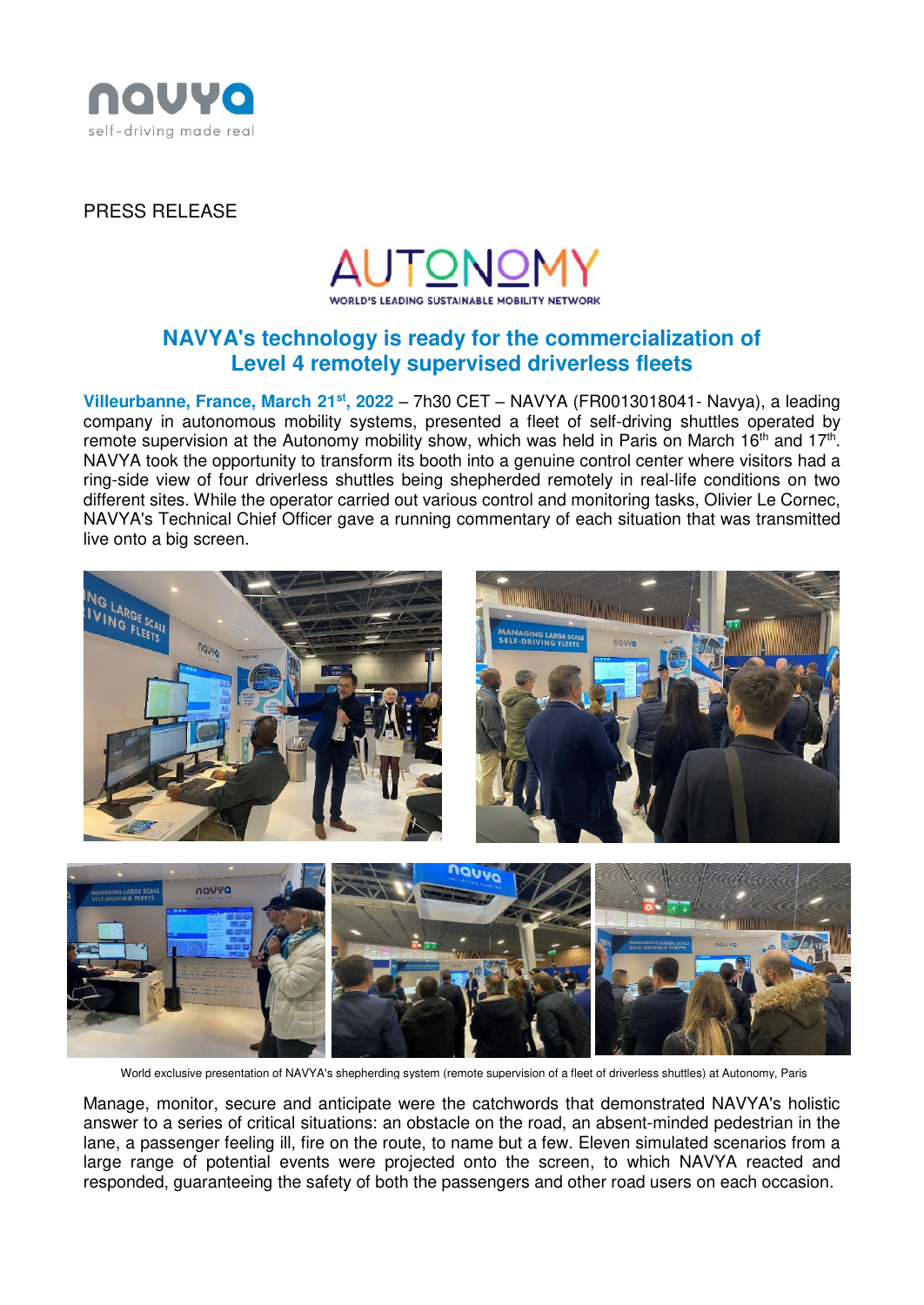

As a recognized Level 4 global player, NAVYA also took the opportunity to host a round-table discussion with a number of high-level speakers on its vision for Level 4 and related ecosystems, where the challenges facing driverless autonomous mobility were aired and the solutions debated.



## **Round-table discussion: NAVYA's vision for L4 and related ecosystems**

From left to right: **Dr. Benazouz Bradaï**, Valeo Autonomous Driving Innovation Platform Manager **Laurent Perrier**, Bolloré Group Bluebus Technical and Mobility Projects Director **Olivier Le Cornec**, CTO of NAVYA (host) **Jean-François Sencerin**, Director of France Véhicules Autonomes, PFA **Véronique Berthault**, RATP Group Director of Innovation

*"At the Autonomy Paris 2022 we attended the demonstration by our partner NAVYA which, as operator of autonomous mobility systems, opened a new stage toward future pilot services. The solution we saw today proves that the operator will play a part in the networking of several self-driving shuttles, thus checking one more box in the remote safety process which is leading us toward Level 4 autonomy. It's gratifying to see NAVYA reaching this new stage successfully, and it will also benefit our ecosystem."* 

### **Benjamin Beaudet, Managing Director of beti**

*"Navya demonstrated its skills with the remote shepherding of a fleet of fully autonomous vehicles."*  **Stephen Marvin, R&D Director of PFA** 

*"I was happy to be updated on and appreciate the technological expertise and knowledge of NAVYA in the supervision system of automated driving fleet."* **Mohamed Mezghani, General Secretary of the International Public Transport Union** 

"*With the integration of remote supervision, NAVYA has demonstrated its systems expertise, serving to illustrate the skills and technological edge which its engineers have brought to the design and development of a hypervision, embracing connectivity, command and control, data science, machine learning and video streaming on demand and in real time. During the demonstration our driverless shuttles covered 1,000 km where every move was under constant control, which goes to show the level of maturity NAVYA has achieved in the field of shared, autonomous mobility*." **Olivier Le Cornec, CTO of NAVYA**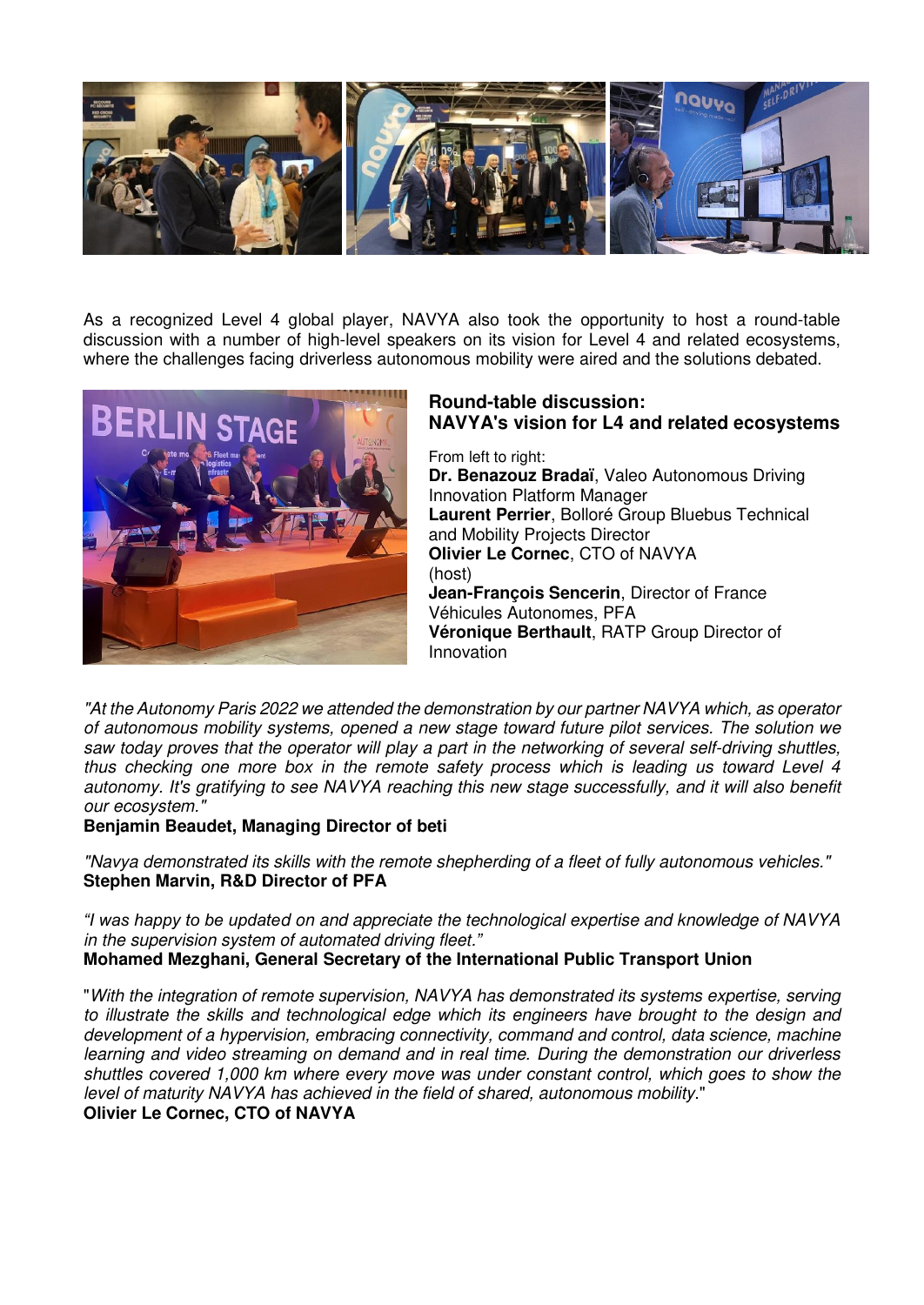"*The methodology and technological experience we have acquired by working closely with our customers have enabled us to transform mobility concepts into industrial and operational solutions on a large scale. Shepherding is the cornerstone of autonomous mobility, creating optimal safety operating conditions. Our mastership of remote supervision was demonstrated live at our booth before an audience of 1,000 attendees. It represents a decisive stage in the deployment of autonomous mobility for the benefit of greater numbers of people. NAVYA is ready to launch Level 4 on the market with a competitive turn-key offer from both a technological and economic and ecological point of view, while global demand is continually growing*." **Sophie Desormière, CEO of NAVYA** 

"*NAVYA's demonstration represents an important milestone in the field of autonomous mobility, shaping the years to come and opening the way to numerous international opportunities. NAVYA has clearly succeeded in achieving its vision of reaching Level 4*." **Charles Beigbeder, President of NAVYA's Advisory Board** 



Driverless fleets in operation thanks to the NAVYA's exclusive NavyaDrive® and NavyaOperate® technologies

*Video of NAVYA's shepherding demonstration: [www.navya.tech](http://www.navya.tech/)*